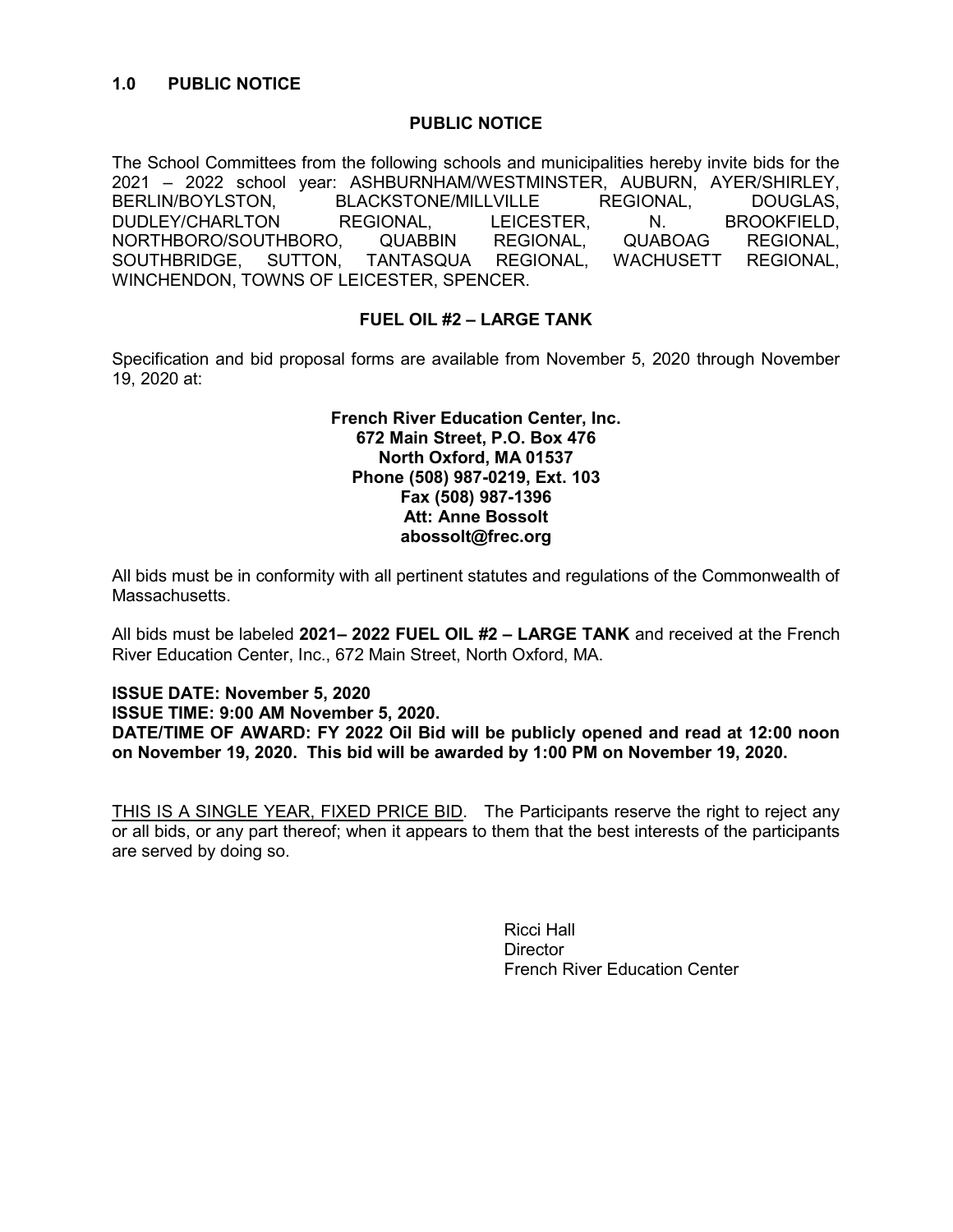### GENERAL INFORMATION AND BID SUBMISSION REQUIREMENTS

## 1.1 Context

This Invitation for Bids (IFB) has been prepared by French River Education Center for informational purposes and is being furnished solely for use by prospective bidders in considering their interest in supplying fuel to the entities listed in this IFB. Please note that the customers outlined in the bid document should not be contacted directly by prospective bidders under any circumstances.

This IFB is subject to the statutory requirements of MGL 30B Uniform Procurement Laws of the Commonwealth of Massachusetts.

The information contained herein has been prepared to assist interested bidders and correlating suppliers in developing their own bids to provide fuel service. French River Education Center does not purport to have included all of the information that may be relevant to or desired by a prospective bidder. French River Education Center makes no representation or warranty (expressed or implied) as to the accuracy or completeness of the information in this IFB nor shall French River have any liability for any representations (expressed or implied) contained in, or for any omission from, this IFB or any other written or oral communications transmitted to the recipient during the course of this bidding process.

French River Education Center reserves the right to negotiate additions to and/or modifications in the nature of the usage (load) at any time prior to entering into a definitive agreement with the winning bidder.

#### 1.2 Proposal and Contract

This bid document and all related appendices, bid proposal forms, compliance forms addenda and bidder's response is an integral part of the contractor's bid proposal and contract for services.

Customer may reject any significant changes to this IFB.

Bidder will provide the supply and service as specified for the bid price.

Bids must be delivered to: French River Education Center, Inc., 672 Main Street, P.O. Box 476, North Oxford, MA 01537, Att: Anne Bossolt.

#### ISSUE DATE: November 5, 2020

ISSUE TIME: 9:00 AM November 5, 2020.

DATE/TIME OF AWARD: FY 2022 Oil Bid will be publicly opened and read at 12:00 noon on November 19, 2020. This bid will be awarded by 1:00 PM on November 19, 2020.

Bids should be clearly marked on the outside: 2021 – 2022, FY 2022, FUEL OIL #2 – LARGE TANK. The bid must be accompanied by a Non-Collusion form, Tax Compliance Certificate, Bid Pricing form, Certificate of Insurance, Bid Deposit, Certificate of Corporate Authority, and most recent financial statement. Bids will be found acceptable if hand-delivered, delivered by courier, or received through the mail. Electronic responses are unacceptable.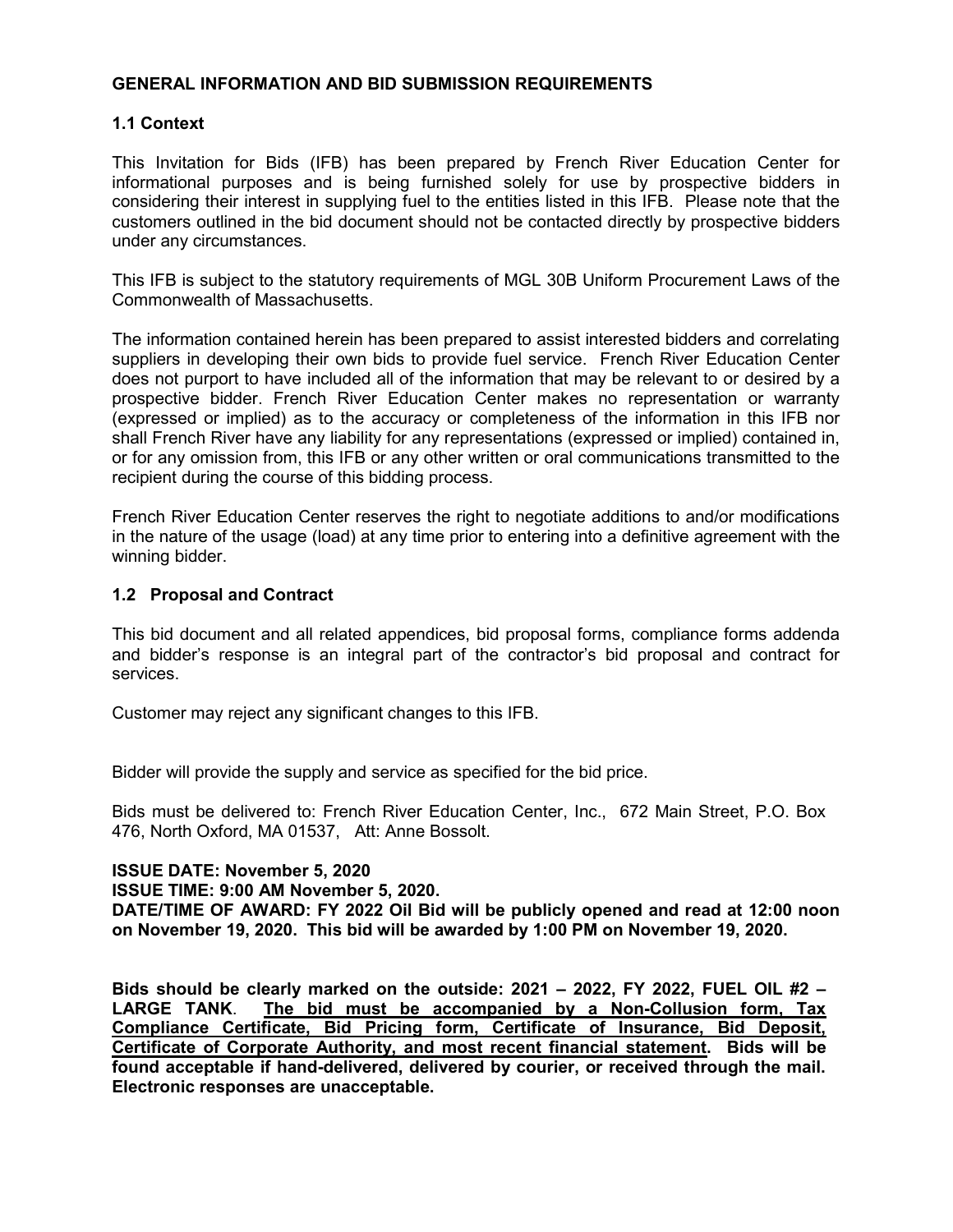## 2.0 Addendum

If any changes are made to this Invitation for Bid (IFB), an addendum will be issued. Addenda will be mailed or faxed to all bidders on record as having picked up the IFB.

## 2.1 Questions

Questions concerning this invitation for bid should be directed to Anne Bossolt, French River Education Center, Inc., 672 Main Street, North Oxford, MA before 4:00 PM on November 17, 2020. Questions may be delivered, mailed, emailed, telephoned or faxed.

## 2.2 How to Modify or Withdraw Bid

A bidder may correct, modify, or withdraw a bid by written notice received by the French River Education Center, Inc. prior to the time and date set for the bid opening. Bid modifications must be submitted in a sealed envelope clearly labeled "Modification No. Fach modification must be numbered in sequence, and must reference "2021 - 2022 FUEL OIL #2 – LARGE TANK" the original IFB. After the bid opening, a bidder may not change any provision of the bid in a manner prejudicial to the interest of the participating school districts of fair competition. Minor informalities will be waived or the bidder will be allowed to correct them. If a mistake on the intended bid is clearly evident on the face of the bid document, the mistake will be corrected to reflect the intended correct bid, and the bidder will be notified in writing; the bidder may not withdraw the bid. A bidder may withdraw a bid if a mistake is clearly evident on the face of the bid document, but the intended correct bid is not similarly evident.

## 2.3 District Right to Cancel IFB or Reject Bids

The Participants may cancel this IFB, or reject in whole or in part any and all bids, if the Participants determine that the cancellation or rejection serves their best interest.

## 2.4 Bid Price Requirement

All bid prices submitted in response to this IFB must remain firm from July 1, 2021 through June 30, 2022.

The only exception that would be considered is an Industry Force Majeure that must be so designated by the Office of the Attorney General. Bid price to include all charges and fees related to this purchase. No additional cost will be paid for delivery.

## 2.5 Unexpected Closures

If, at the time of the scheduled bid opening, the Office of the French River Education Center, Inc. is closed due to uncontrolled events such as fire, snow, ice, wind, or building evacuation, the bid opening will be postponed until 12:00 PM on the next normal business day.

## 2.6 Bid Deposit Requirements

All bidders must submit with their bids, at no cost to the owner, a CERTIFIED OR CASHIERS CHECK OR AN INSURED BID BOND in the amount of \$2,500. Such check or bid bond to be made payable to the French River Education Center (Obligee). The certified check from unsuccessful bidders will be returned within 10 days after the school committees award the bid. The certified/cashiers check from the successful bidder will be returned upon delivery of the performance bond.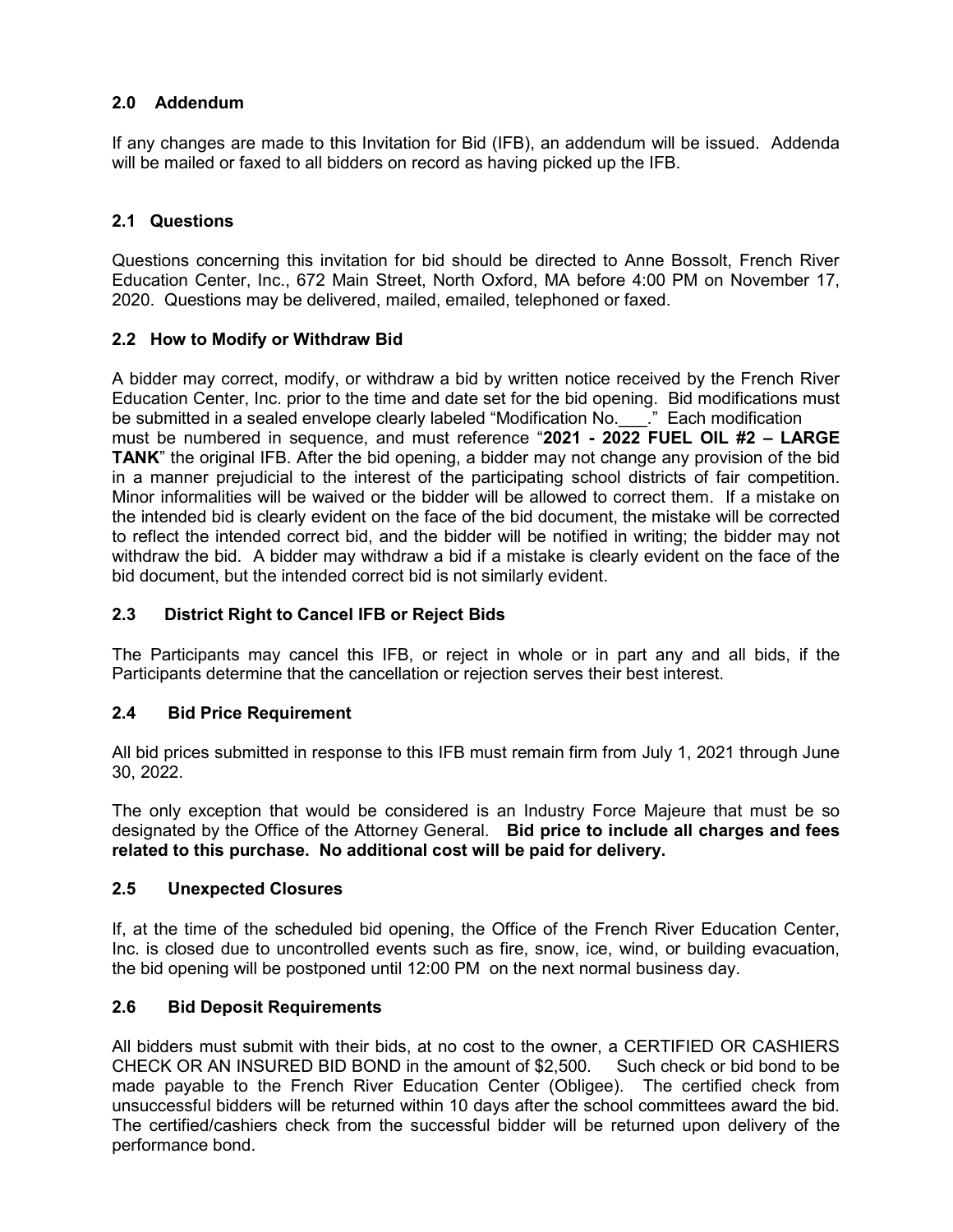## 2.7 Performance Bond

The Contractor will be required to submit a SURETY PERFORMANCE BOND, guaranteeing the performance of the contract, in the amount of 50% of the total bid price. This shall be required of the successful bidder at no cost to the school departments, guaranteeing all conditions of the IFB. The bond must be in the owner's possession within ten (10) business days of date of award. The performance bond should list the following as the Obligee, "Participating School Districts of the French River Purchasing Cooperative" .The surety bond must be obtained from a surety company qualified to do business in the Commonwealth of Massachusetts. The surety company must have an A.M. Best rating of A or higher. The bond shall be in such form as is satisfactory to the Customer.

## 2.8 Product Acceptance

The receiving school district shall have fourteen (14) days from the date of delivery to accept or reject the order due to noncompliance with the bid specifications.

#### 3.0 Purchase Description

The schools and municipalities listed in the accompanying spreadsheet solicit bids to furnish and deliver the specified quantity of **NUMBER 2 FUEL OIL** to the various locations, as specified, beginning July 1, 2021 and ending June 30, 2022. The 1,695,100 gallons indicated on the accompanying spreadsheet is an estimate and may vary dependent upon factors such as weather conditions, energy conservation measures. This estimate may also vary due to school closings or school energy conversions to natural gas or other energy sources.

## FIXED PRICE:

An all-in fixed price should be provided for the term of the contract. Fixed price to include all fees for service including but not limited to margin, transportation, tank inspection and environmental fees. Fixed price should be uniform across all districts/location of delivery. Fixed price should be uniform for all percentages of bio heat.

#2 Fuel Oil for this IFB may contain a bio heat component, but that component must not exceed 10%. A Certificate of Analysis may be requested by an individual school district at any time. Percentage of bio heat per delivery must be included on invoices.

#### 4.0 Rule of Award

Contract will be awarded to the responsive and responsible vendor who submits the lowest bid price.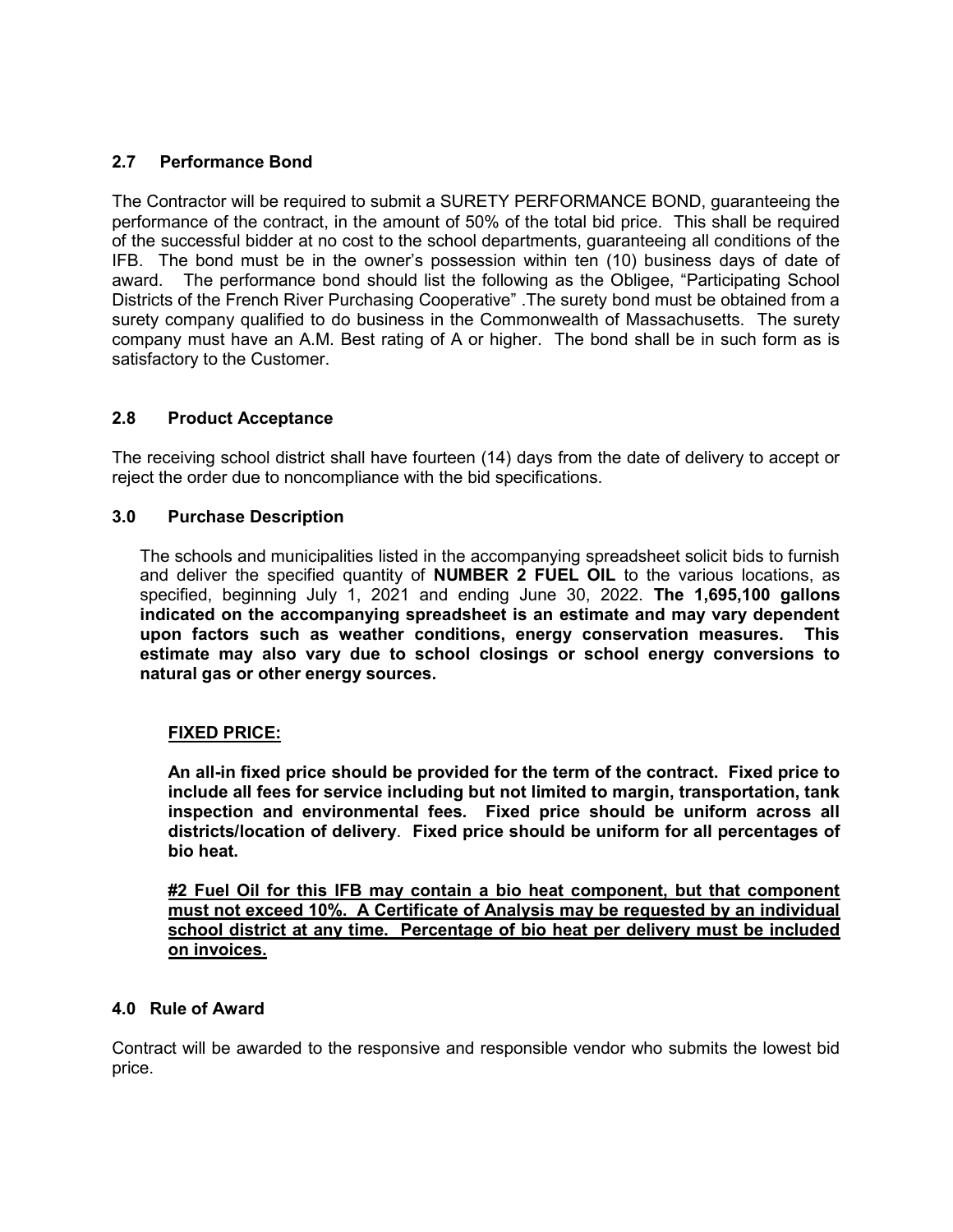## 4.1 Minimum Criteria

The Minimum Evaluation Criteria are the standards that will be used to evaluate whether the bid is "responsive" and to identify "responsible" bidders. The minimum standards for this bid are as follows:

Price will be stated in dollars per gallon, to four (4) decimal places, to include all fees for service including but not limited to margin, transportation, tank inspection and environmental fees, on the Bid Form, delivered to the listed facilities. Please include a W-9 with your submission. A Certificate of Corporate Authority must also be included.

The bidder must be in compliance with any and all Federal and State requirements involved with the sale and transportation of fuel oil.

The bid must be accompanied by a Non-Collusion form, Tax Compliance certificate, and Bid Pricing form, Certificate of Insurance, Bid Deposit and Certificate of Corporate Authority.

The bidder must provide references from schools and businesses they have done business with over the last three years indicating their names, addresses, telephone numbers, contact persons, dates of service and approximate annual volume of oil service.

## 5.0 Billing Requirement

Invoices should include the name and address of vendor, date of delivery, gallons delivered, unit price per gallon, and total cost. Bid price to include all charges related to this purchase. No additional cost will be paid for delivery. At the discretion of the district, invoices may not be paid until orders are complete.

No charge will be allowed for federal, state or municipal sales or excise taxes from which the School Districts are exempt.

## 6.0 Termination of Contract

If, through any cause, the Vendor shall fail to fulfill in a timely or proper manner his obligations under this Contract, or if the Vendor shall violate any of the covenants, agreements, or stipulations of the Contract, the Customer shall have the right to immediately terminate this Contract upon written notice to the Vendor of such termination and specifying the effective date of termination. Any damage incurred through any default, shall be a charge against any amounts due from the Customer to the Vendor.

## 7.0 Delivery Requirements

7.1 Successful bidder must arrange for delivery in accordance with the instructions of the head custodian or designee of each school or municipal building. Once contacted for delivery, delivery must be made within forty-eight (48) hours unless alternative arrangements between the school district and the vendor have been agreed upon. The vendor shall warrant good title to all fuel delivered. Title of the fuel will pass to the Customer after delivery.

#### 7.2 Number 2 Fuel Oil shall be delivered in 3,500 gallon minimum lots unless smaller deliveries are mutually agreed upon. Deliveries of gallons below 3,500 will incur no additional fees.

7.3 All deliveries must be automatically metered. Subsequent to the delivery, a metered receipt indicating such information as date of delivery, meter readings at start and end of delivery, gallons delivered, name and/or address of building, signature of someone at building should be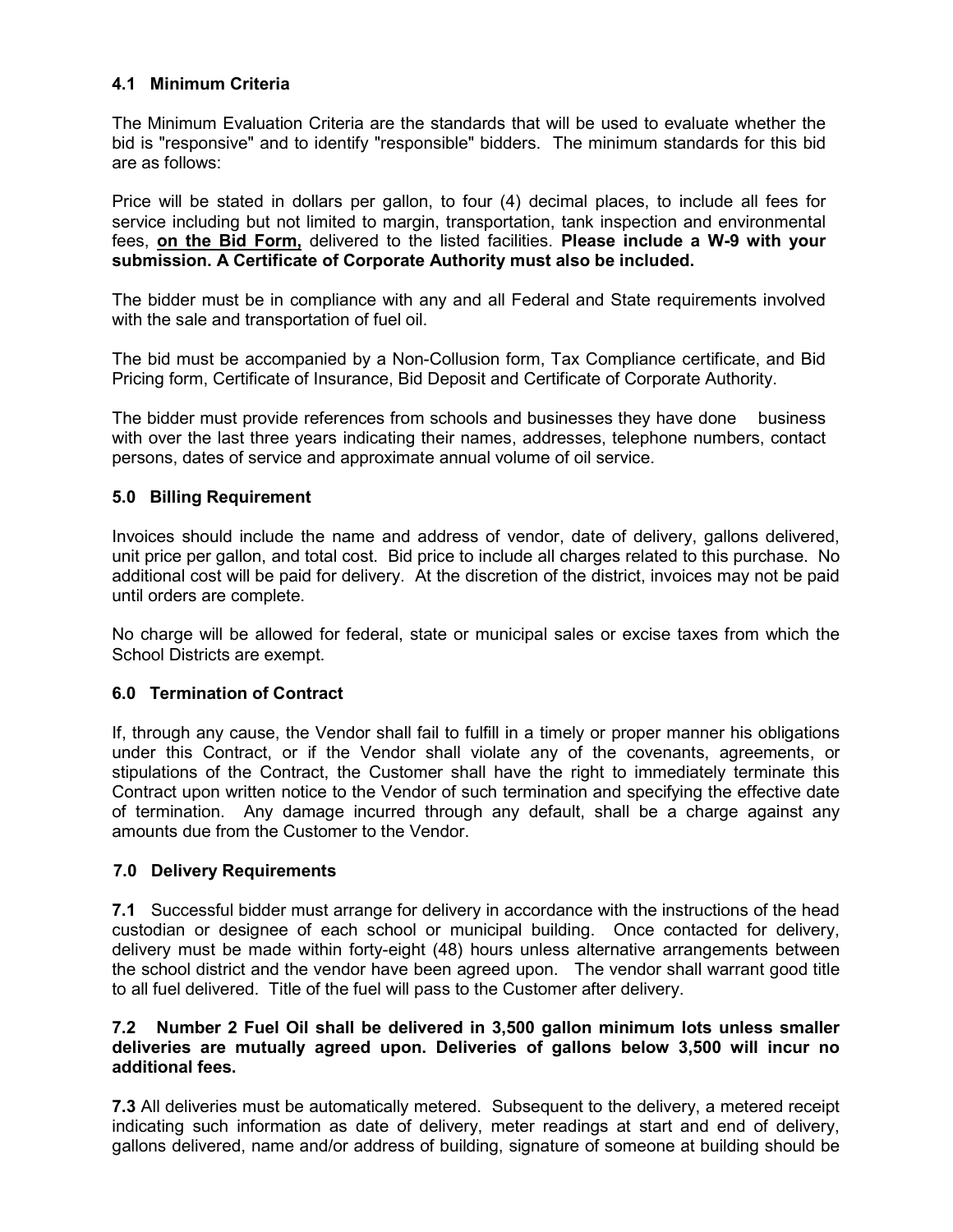left with appropriate personnel at delivery location. Spillage shall be the responsibility of the Contractor.

7.4 All tanker load lot deliveries must be made in the presence of an agent of awarding authorities. A delivery slip must be left with someone at the building site. Spillage shall be the responsibility of the contractor.

**7.5** The school committees, city councils or boards of selectmen reserve the right to vary the quantities of Number 2 Fuel Oil or delivery points without a change in the unit cost of the fuel oil when the best interest and demands of the school are best served by so doing.

### 8.0 INSURANCE REQUIREMENTS

8.1 All bidders must provide Certificates of Insurance prior to the bid opening:

- Worker's Compensation coverage in accordance with Massachusetts General Laws.
- Comprehensive General Liability of at least \$1,000.000/\$2,000,000 and must include Completed Operations Coverage. Such insurance to be with a company satisfactory to the awarding authority so as to hold harmless the awarding authorities from any and all claims for damages arising out of bodily injury to or destruction of property caused by accident resulting from the use of implements, equipment or labor used in the performance of the contract or from any neglect, default or omission of contractor or for anyone in his employ during the execution of work.
- Commercial Fleet Coverage of at least \$300,000/\$500,000 for liability and \$100,000 for property damage.
- 8.2 All such coverage shall remain in force and effect for the term of the contract.
- 8.3 All bidders shall disclose insurance for pollution coverage.

8.4 No cancellation of any insurance whether by the insurer or by the insured shall be effective unless written notice thereof is given to the awarding authority at least fifteen days prior to the intended effective date. Prior to the effective date of any such cancellation, the contractor will be required to take out new insurance to cover the policies so cancelled or risk contract termination.

#### 9.0 REQUIRED PRODUCT SPECIFICATIONS

9.1 All Number 2 Fuel Oil must conform to all requirements of the U.S. National Bureau of Standards, the Laws of the Commonwealth of Mass. and the regulations of the Department of Public Health, Bureau of Air Use Management and amendments thereto in such cases, made and provided, or which shall be made during the term of the contract. Specifications of the American Petroleum Institute must be met during the contractual period with regard to sulphur content and for the control of air pollution.

9.2 All oil may be regularly and continually analyzed or only part or parts may be analyzed by any purchaser. Upon such an analysis being made, the contractor shall receive reasonable notice and shall be entitled to have a representative present when samples are taken and shall be entitled to take samples like the sample to be analyzed. The contractor will be notified of any oil rejected for not having complied with the analysis and is to immediately remove same at his own expense and on failure to do so the purchaser affected may individually remove it at the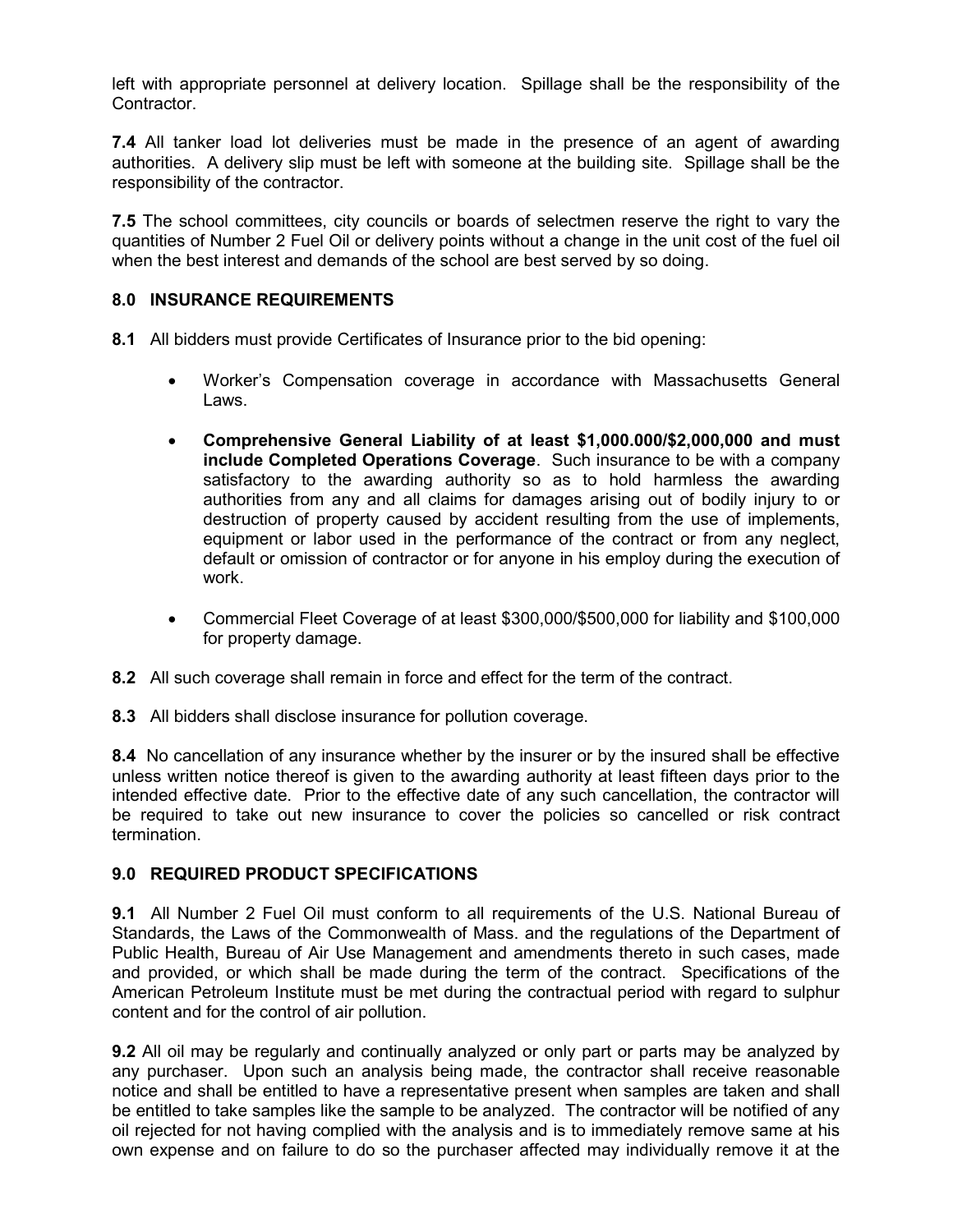expense of said contractor, and if the contractor fails to provide proper oil within a reasonable length of time, the purchaser may individually cancel contract or may at the expense of the contractor purchase a proper oil which will comply with the analysis, as specified charging said Contractor for any excess in cost. Therefore, oil rejected under this paragraph, if partially used, shall be paid for at the contract price involved.

### #2 Fuel Oil for this IFB may contain a bio heat component, but that component must not exceed 10%. A Certificate of Analysis may be requested by an individual school district at any time. Percentage of bio heat per delivery must be included on invoices.

9.3 While performing work under this contract, the Vendor shall be responsible for completing clean up of any spills or accidental releases to the environment at no cost to the Customer. The Vendor shall notify all local, state and federal authorities as required by law in the event of such a release or threat of release. The Vendor will immediately notify the user facility contact person in the event of a spill, release, or threat of release to the environment and prior to initiating clean up response actions. If prior notification of the facility person is not possible, then the Vendor shall take appropriate response actions, and notify the contact person as soon as possible thereafter. In either case, the Vendor must provide a written summary to the contact person, setting forth the response actions taken.

## BIDDER INFORMATION AND DELIVERY POINTS

# See spread sheets on next four pages:

## 10.0 Sample Contract

## The successful bidder(s) will be required to sign a contract which includes the language contained in this section of the IFB (section 10.0).

## SAMPLE CONTRACT #2 FUEL OIL

#### FRENCH RIVER EDUCATION CENTER PURCHASING COOPERATIVE 672 MAIN STREET, PO BOX 476 NORTH OXFORD, MA 01537

Telephone: (508) 987-0219 Fax: (508) 987-1396

## AGREEMENT

AGREEMENT made this 19<sup>th</sup> day of November, 2020, between the French River Education Center Purchasing Cooperative, and [company], a corporation having a usual place of business at  $\qquad \qquad$  (the "Contractor").

WHEREAS, the French River Education Center Purchasing Cooperative is interested in procuring #2 Fuel Oil for the participating school districts and municipalities listed in the Public Notice in conformity with all legal requirements for a period of one year, FY22;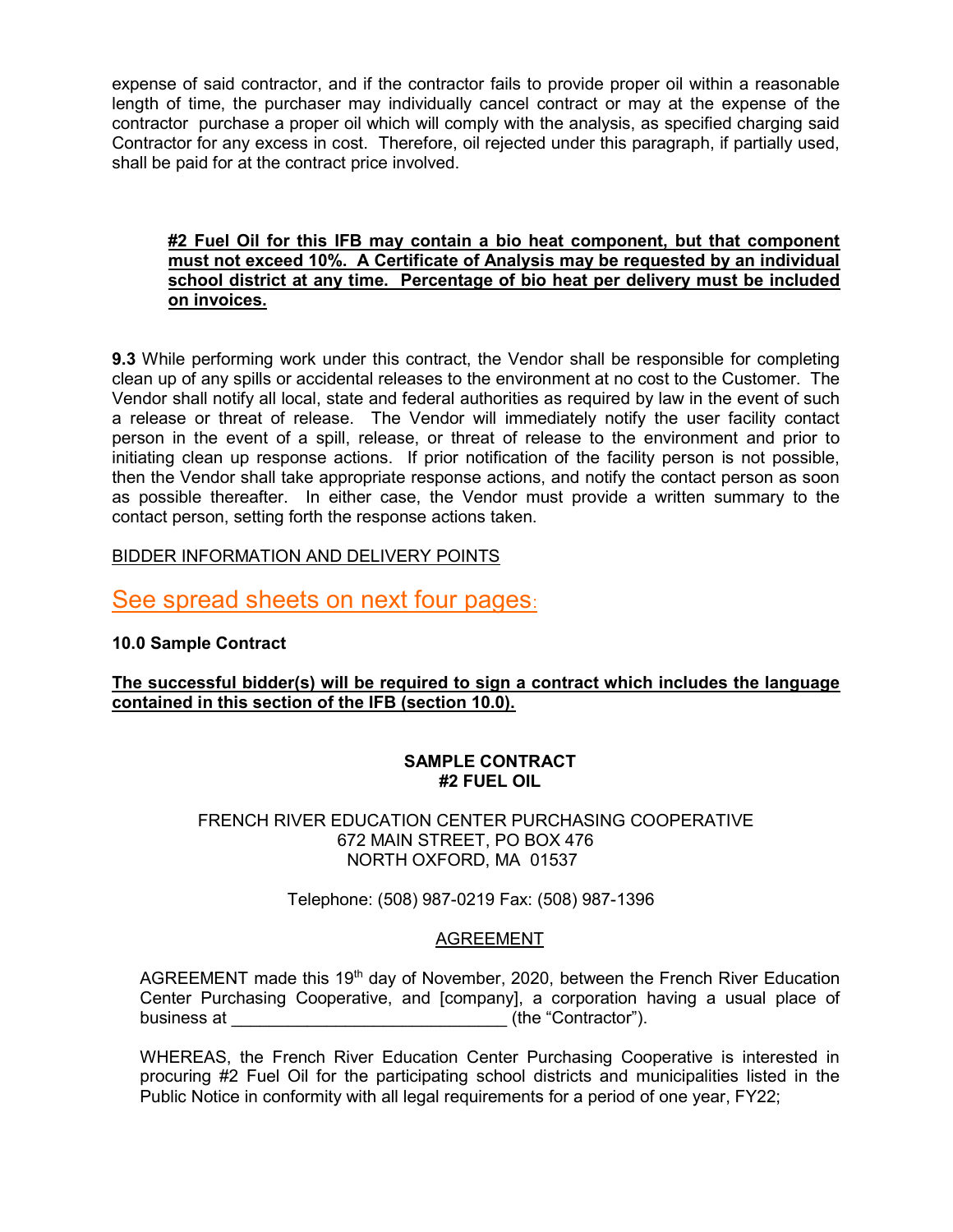WHEREAS, the Contractor submitted a bid for the product sought by the French River Education Center Purchasing Cooperative, and the Contractor's bid has been found to be acceptable;

NOW THEREFORE, in consideration of the foregoing and for other valuable consideration, the receipt whereof is hereby acknowledged, the French River Education Center Purchasing Cooperative and the Contractor mutually agree as follows:

A. Delivery: The Vendor must contact the Customer to establish operational detail about delivery prior to July 1, 2021. Deliveries are to be made within 48 hours or two working days from the time of notification. Delivery of oil must be made on days and during hours that are acceptable to the Customer.

 It is understood that the delivery person of the motor carrier has the final say as to how much oil a given tank can safely take. Massachusetts regulations require a tank not to be filled to more than 90% of nominal capacity. If the Customer orders more oil than the tank can safely take, the delivery person will unload as much oil as can be safely delivered in the tank and notify the Customer of the situation.

**B. Spillage:** While performing work under this contract, the Vendor shall be responsible for completing clean up of any spills or accidental releases to the environment at no cost to the Customer. The Vendor shall notify all local, state and federal authorities as required by law in the event of such a release or threat of release. The Vendor will immediately notify the user facility contact person in the event of a spill, release, or threat of release to the environment and prior to initiating clean up response actions. If prior notification of the facility person is not possible, then the Vendor shall take appropriate response actions, and notify the contact person as soon as possible thereafter. In either case, the Vendor must provide a written summary to the contact person, setting forth the response actions taken.

C. Billing: Invoices should include the name and address of vendor, date of delivery, gallons delivered, unit price per gallon, and total cost. Bid price to include all charges related to this purchase. No additional cost will be allowed. At the discretion of the district, invoices may not be paid until orders are complete.

No charge will be allowed for federal, state or municipal sales or excise taxes from which the School Districts are exempt.

**D. Ordering/Pricing:** All bid prices submitted in response to this IFB must remain firm from July 1, 2021 through June 30, 2022.

Bid price to include all charges and fees related to this purchase. No additional cost will be paid for delivery.

**E. Title:** The vendor shall warrant good title to all fuel delivered. Title of the fuel will pass to the Customer after delivery.

F. Termination: If, through any cause, the Vendor shall fail to fulfill in a timely or proper manner his obligations under this Contract, or if the Vendor shall violate any of the covenants, agreements, or stipulations of the Contract, the Customer shall have the right to immediately terminate this Contract upon written notice to the Vendor of such termination and specifying the effective date of termination. Any damage incurred through any default, shall be a charge against any amounts due from the Customer to the Vendor.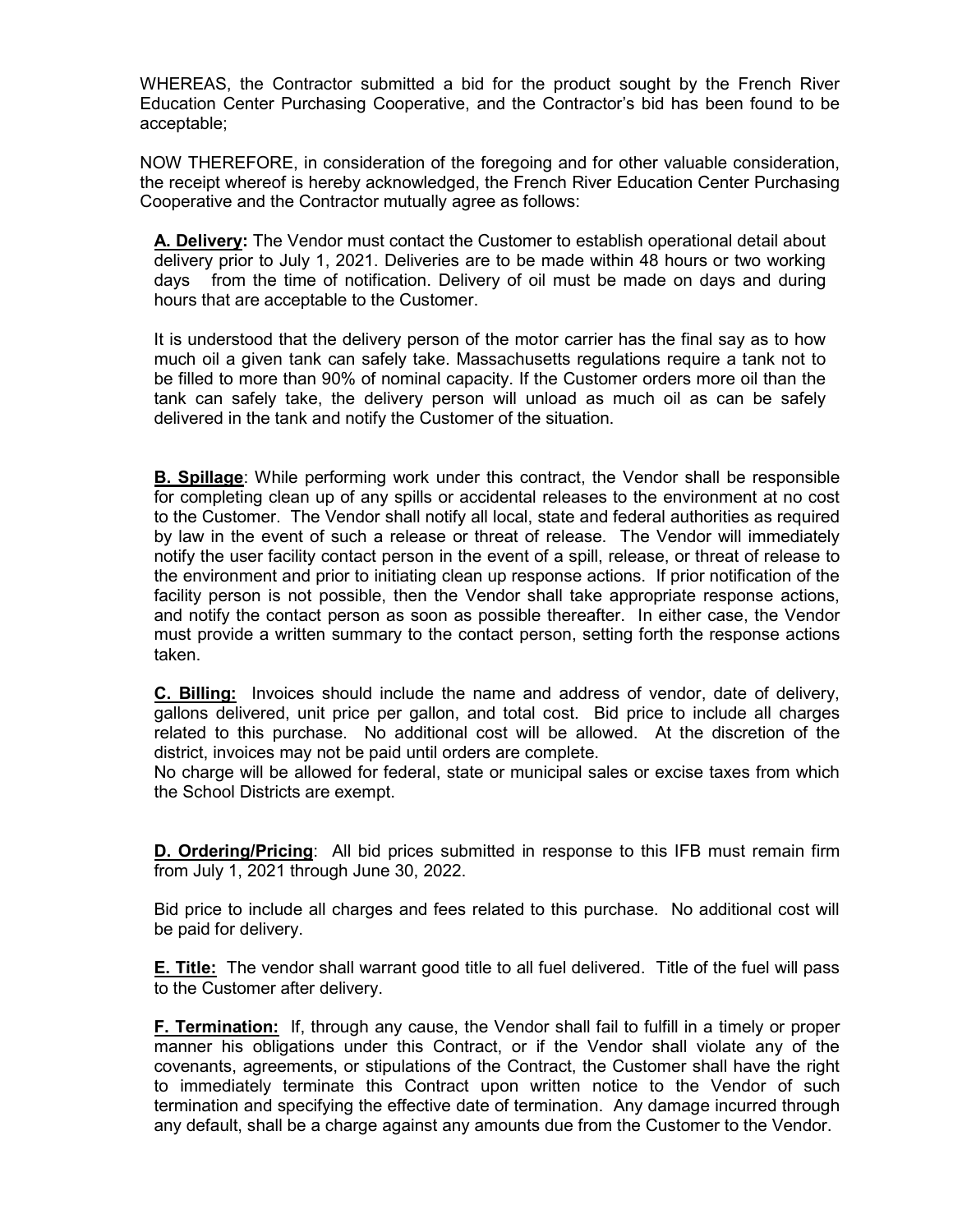G. Incorporated by Reference: The Non - collusion form, Tax Compliance Certificate, Bid Pricing Form, Certificate of Insurance, Bid Deposit, Certificate of Corporate Authority, and the French River Education Center's Invitation for Bids and addenda, if any, are hereby incorporated into this contract.

IN WITNESS WHEREOF, the French River Purchasing Cooperative, and \_\_\_\_\_\_\_\_\_\_\_\_\_\_\_\_\_\_\_\_\_\_\_\_ have duly executed this Contract, and a duplicate thereof, on the day and year first above written.

By: \_\_\_\_\_\_\_\_\_\_\_\_\_\_\_\_\_\_\_\_\_\_\_\_\_ By: \_\_\_\_\_\_\_\_\_\_\_\_\_\_\_\_\_\_\_\_\_\_\_\_\_\_ Mr. Ricci Hall Contractor: French River Education Center 672 Main St., PO 476 N. Oxford, MA 01537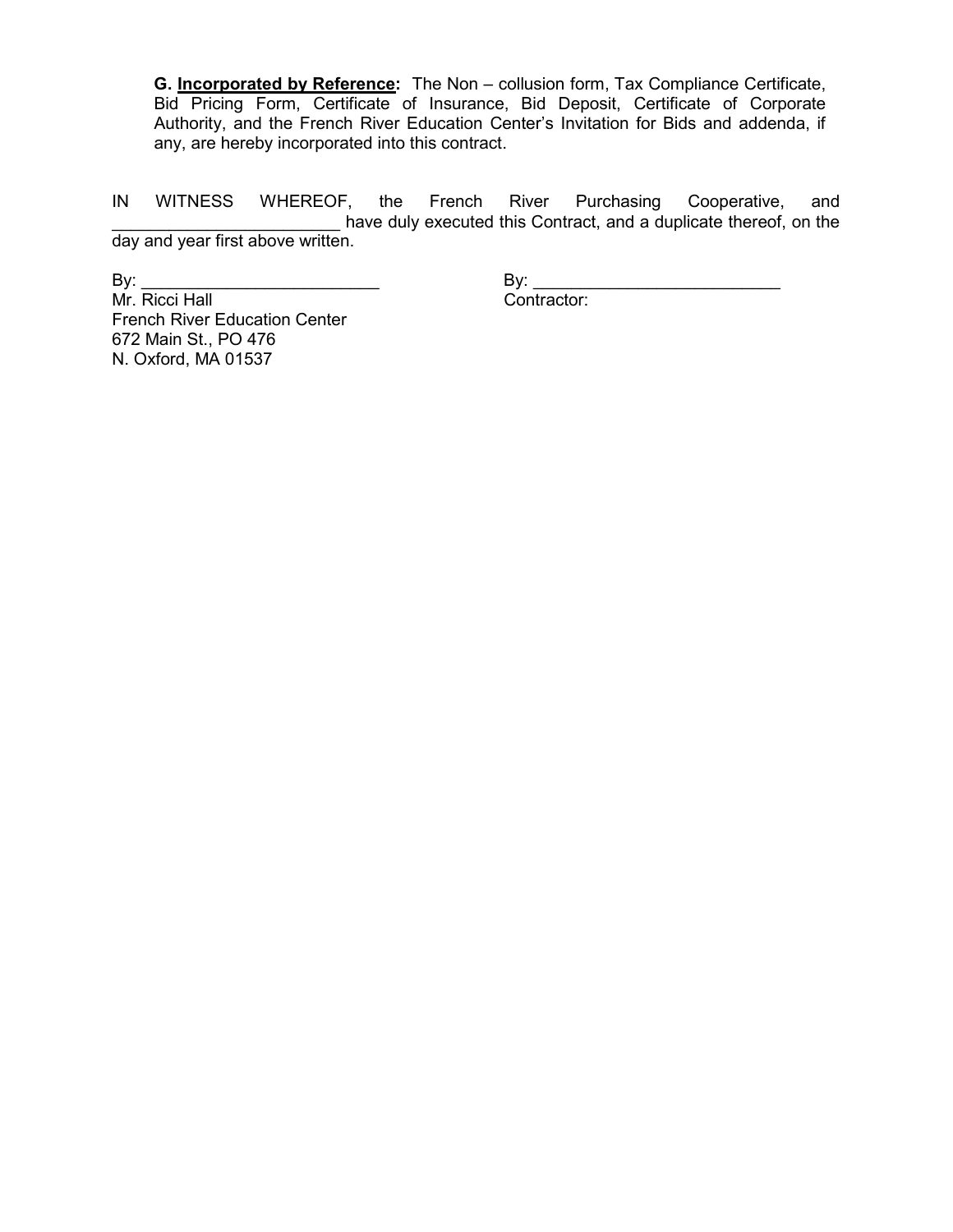#### 11.0 Compliance Certification Form

## 2021 - 2022 FUEL OIL #2 – LARGE TANK

## TAX COMPLIANCE CERTIFICATION FORM

ASHBURNHAM/WESTMINSTER, AUBURN, AYER/SHIRLEY, BERLIN/BOYLSTON, BLACKSTONE/MILLVILLE REGIONAL, DOUGLAS, DUDLEY/CHARLTON REGIONAL, LEICESTER, N. BROOKFIELD, NORTHBORO/SOUTHBORO, QUABBIN REGIONAL, QUABOAG REGIONAL, SOUTHBRIDGE, SUTTON, TANTASQUA REGIONAL, WACHUSETT REGIONAL, WINCHENDON, TOWNS OF LEICESTER, SPENCER.

Pursuant to Massachusetts General Laws, Chapter 62C, Section 49A, I certify under the penalties of perjury that I, to my best knowledge and belief, am in compliance with all laws of the Commonwealth related to taxes, reporting of employees and contractors, and withholding and remitting child support.

Signature of Individual or Corporate Name

 $\mathcal{L}_\text{max} = \frac{1}{2} \sum_{i=1}^{n} \frac{1}{2} \sum_{i=1}^{n} \frac{1}{2} \sum_{i=1}^{n} \frac{1}{2} \sum_{i=1}^{n} \frac{1}{2} \sum_{i=1}^{n} \frac{1}{2} \sum_{i=1}^{n} \frac{1}{2} \sum_{i=1}^{n} \frac{1}{2} \sum_{i=1}^{n} \frac{1}{2} \sum_{i=1}^{n} \frac{1}{2} \sum_{i=1}^{n} \frac{1}{2} \sum_{i=1}^{n} \frac{1}{2} \sum_{i=1}^{n} \frac{1$ 

 $\mathcal{L}_\text{max} = \frac{1}{2} \sum_{i=1}^{n} \frac{1}{2} \sum_{i=1}^{n} \frac{1}{2} \sum_{i=1}^{n} \frac{1}{2} \sum_{i=1}^{n} \frac{1}{2} \sum_{i=1}^{n} \frac{1}{2} \sum_{i=1}^{n} \frac{1}{2} \sum_{i=1}^{n} \frac{1}{2} \sum_{i=1}^{n} \frac{1}{2} \sum_{i=1}^{n} \frac{1}{2} \sum_{i=1}^{n} \frac{1}{2} \sum_{i=1}^{n} \frac{1}{2} \sum_{i=1}^{n} \frac{1$ Corporate Officer (if applicable)

 $\mathcal{L}_\text{max} = \frac{1}{2} \sum_{i=1}^{n} \frac{1}{2} \sum_{i=1}^{n} \frac{1}{2} \sum_{i=1}^{n} \frac{1}{2} \sum_{i=1}^{n} \frac{1}{2} \sum_{i=1}^{n} \frac{1}{2} \sum_{i=1}^{n} \frac{1}{2} \sum_{i=1}^{n} \frac{1}{2} \sum_{i=1}^{n} \frac{1}{2} \sum_{i=1}^{n} \frac{1}{2} \sum_{i=1}^{n} \frac{1}{2} \sum_{i=1}^{n} \frac{1}{2} \sum_{i=1}^{n} \frac{1$ 

Social Security or Federal Identification Number

Date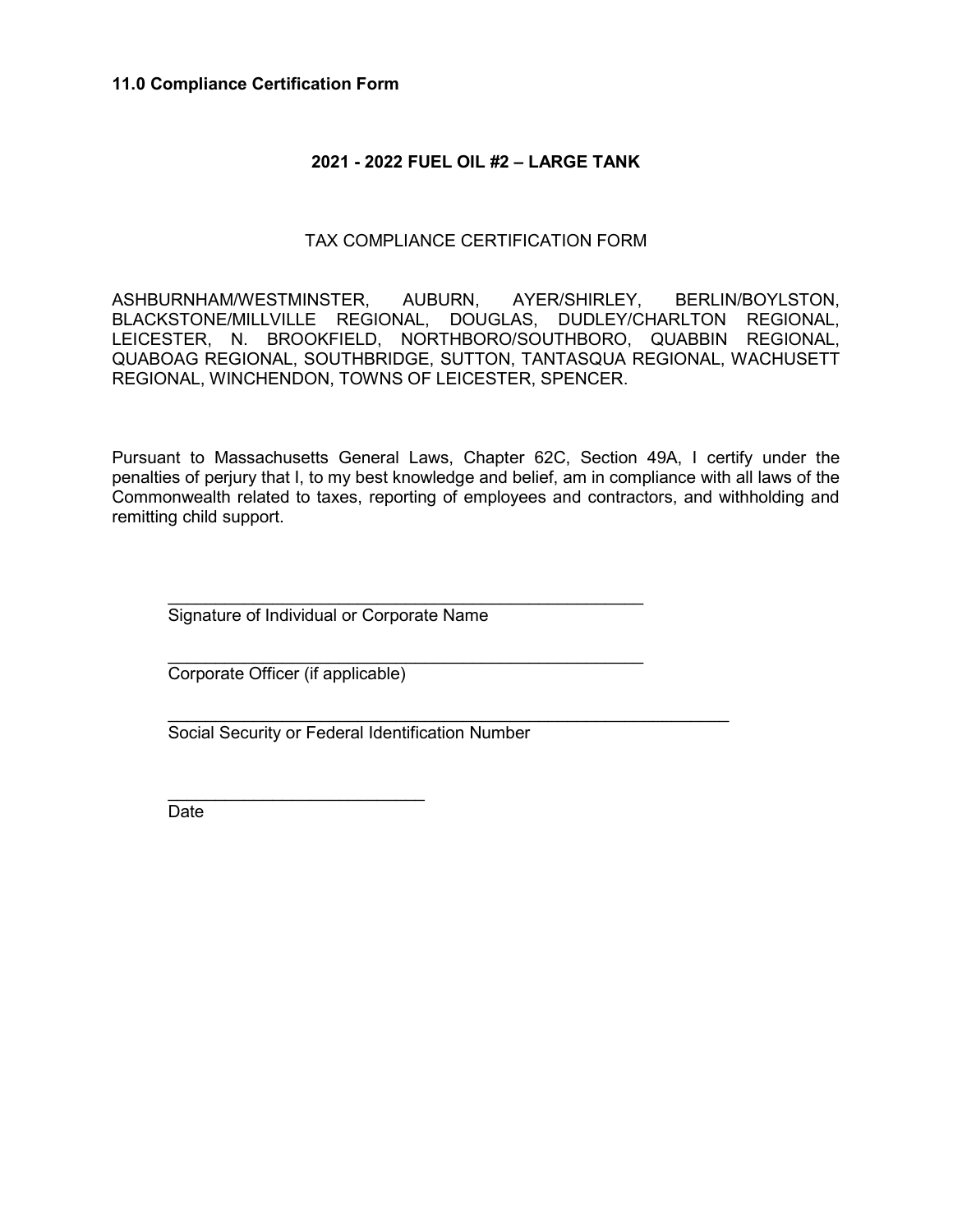### 2021 - 2022 FUEL OIL #2 – LARGE TANK

#### NON-COLLUSION FORM

ASHBURNHAM/WESTMINSTER, AUBURN, AYER/SHIRLEY, BERLIN/BOYLSTON, BLACKSTONE/MILLVILLE REGIONAL, DOUGLAS, DUDLEY/CHARLTON REGIONAL, LEICESTER, N. BROOKFIELD, NORTHBORO/SOUTHBORO, QUABBIN REGIONAL, QUABOAG REGIONAL, SOUTHBRIDGE, SUTTON, TANTASQUA REGIONAL, WACHUSETT REGIONAL, WINCHENDON, TOWNS OF LEICESTER, SPENCER.

The undersigned certifies under penalties of perjury that this bid or proposal has been made and submitted in good faith and without collusion or fraud with any other person. As used in this certification, the word"person" shall mean any natural person, business, partnership, corporation, union, committee, club, or other organization, entity, or group of individuals.

Signature of Person Submitting Bid or Proposal

\_\_\_\_\_\_\_\_\_\_\_\_\_\_\_\_\_\_\_\_\_\_\_\_\_\_\_\_\_\_\_\_\_\_\_\_\_\_\_\_\_\_

 \_\_\_\_\_\_\_\_\_\_\_\_\_\_\_\_\_\_\_\_\_\_\_\_\_\_\_\_\_\_\_\_\_\_\_\_\_\_\_\_\_\_ Name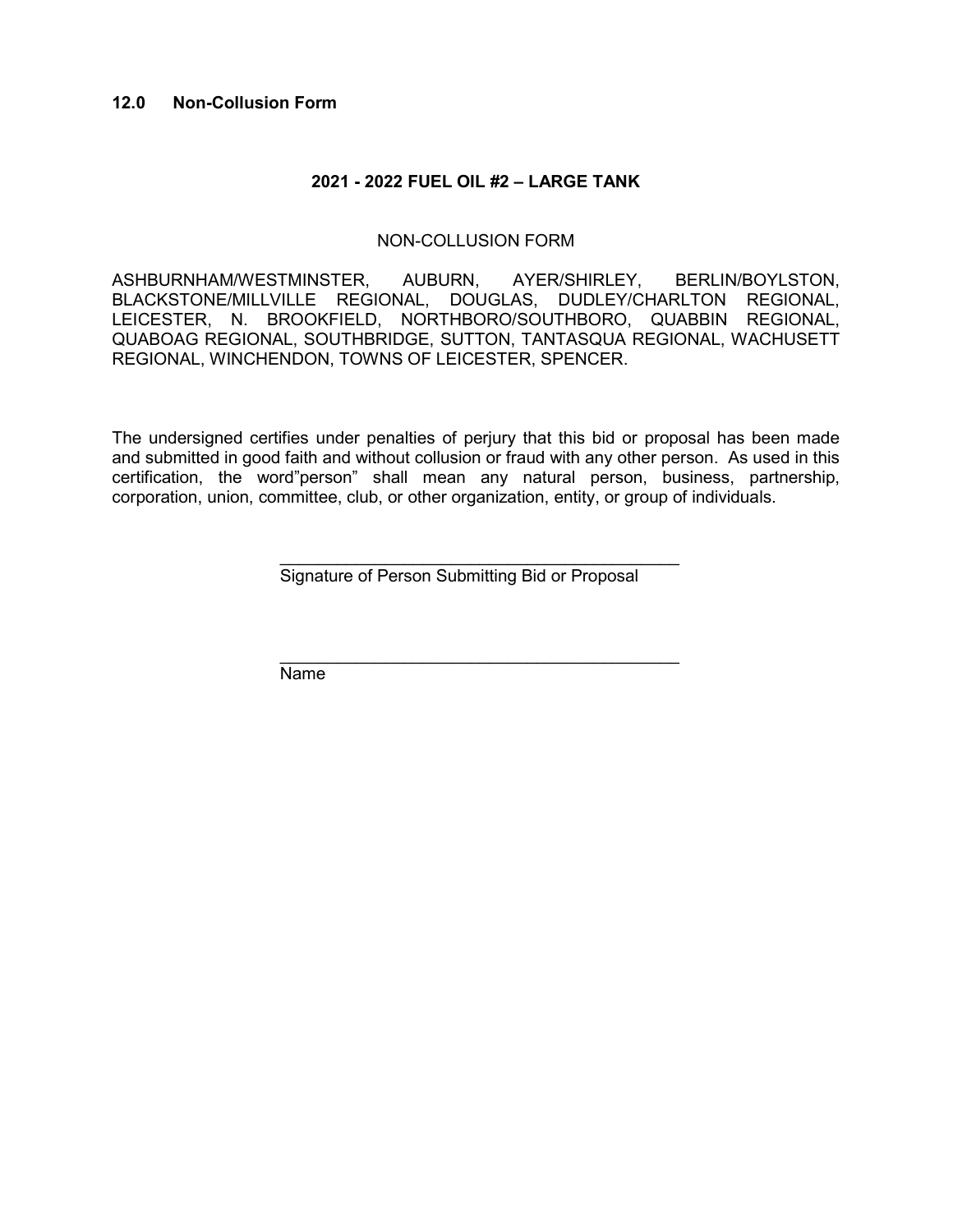## BID PRICING FORM

## 2021 - 2022 FUEL OIL #2 – LARGE TANK

## PLEASE COMPLETE THE ATTACHED PRICING SPREAD SHEET

FIXED PRICE PER GALLON \_\_\_\_\_\_\_\_\_\_\_\_\_\_\_\_\_(to 4 decimal places)

Brand Name Refining Company

 $\_$ 

| Firm Name             |              | Phone |  |
|-----------------------|--------------|-------|--|
| <b>Street Address</b> |              | Date  |  |
| City                  | <b>State</b> | Zip   |  |
| Email address:        |              |       |  |
|                       |              |       |  |
|                       |              |       |  |

Signature of Authorized Person Printed Name of Authorized Person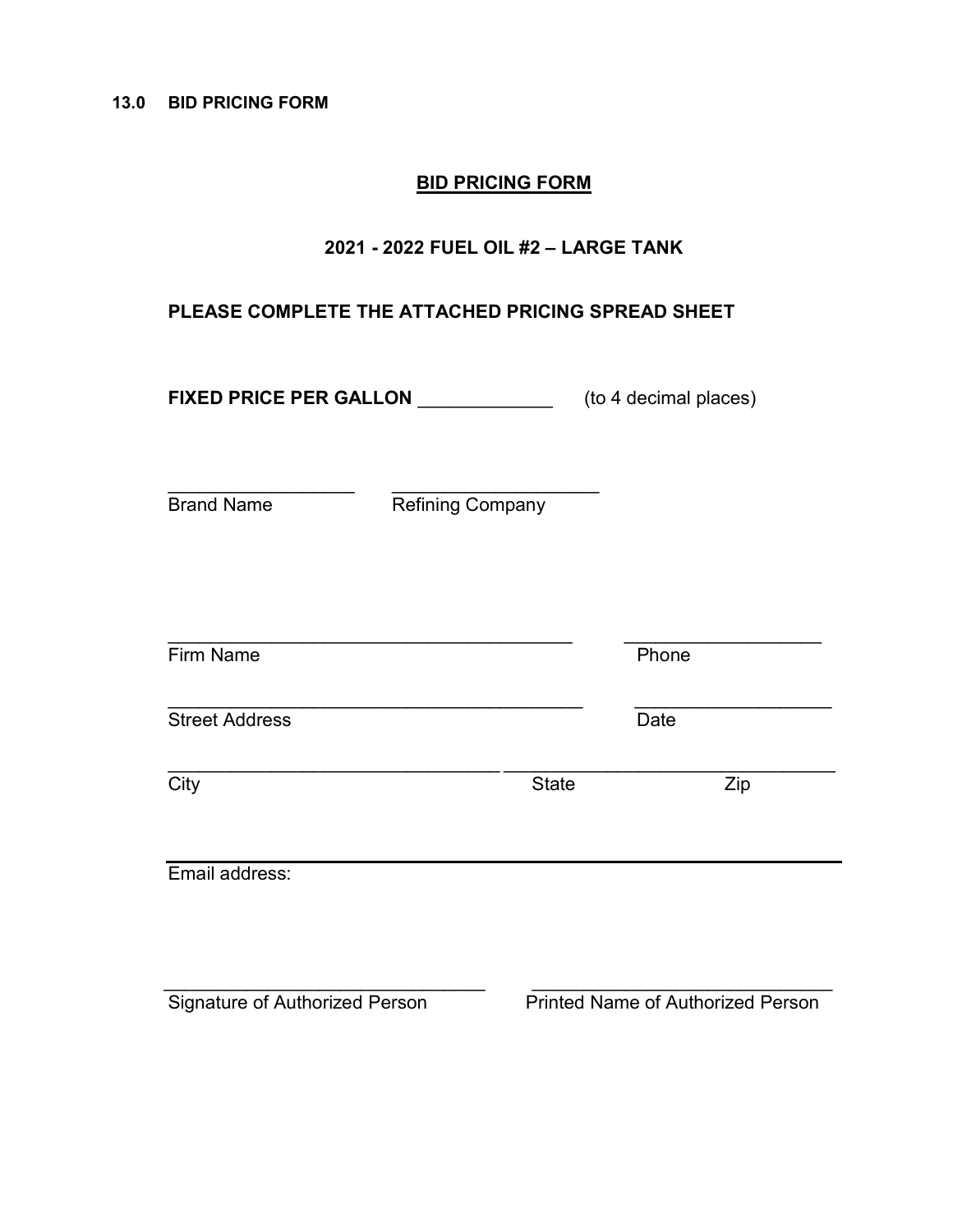|                                                                                                                                                                                                                                                                                                                                                                                                                                                                                                        | <b>CERTIFICATE OF AUTHORITY</b>                                                               |  |  |
|--------------------------------------------------------------------------------------------------------------------------------------------------------------------------------------------------------------------------------------------------------------------------------------------------------------------------------------------------------------------------------------------------------------------------------------------------------------------------------------------------------|-----------------------------------------------------------------------------------------------|--|--|
|                                                                                                                                                                                                                                                                                                                                                                                                                                                                                                        | I hereby certify that I am the<br>Clerk/Secretary of                                          |  |  |
|                                                                                                                                                                                                                                                                                                                                                                                                                                                                                                        | (insert full name of Corporation)                                                             |  |  |
| corporation, and<br>that                                                                                                                                                                                                                                                                                                                                                                                                                                                                               |                                                                                               |  |  |
|                                                                                                                                                                                                                                                                                                                                                                                                                                                                                                        | (insert the name of officer who signed the <b>contract and bonds)</b>                         |  |  |
| is the duly<br>elected                                                                                                                                                                                                                                                                                                                                                                                                                                                                                 |                                                                                               |  |  |
|                                                                                                                                                                                                                                                                                                                                                                                                                                                                                                        | (insert the title of the officer in line 2)                                                   |  |  |
| of said corporation, and<br>that on                                                                                                                                                                                                                                                                                                                                                                                                                                                                    |                                                                                               |  |  |
| (insert a date that is ON OR BEFORE the date the<br>officer signed the <b>contract and bonds.)</b><br>at a duly authorized meeting of the Board of Directors of said corporation, at which<br>all the directors were present or waived notice, it was voted that                                                                                                                                                                                                                                       |                                                                                               |  |  |
|                                                                                                                                                                                                                                                                                                                                                                                                                                                                                                        | the                                                                                           |  |  |
|                                                                                                                                                                                                                                                                                                                                                                                                                                                                                                        | (insert title from line 3)<br>(insert name from line 2)                                       |  |  |
| of this corporation be and hereby is authorized to execute contracts and bonds in the<br>name and on behalf of said corporation, and affix its Corporate Seal thereto, and<br>such execution of any contract of obligation in this corporation's name and on its<br>behalf, with or without the Corporate Seal, shall be valid and binding upon this<br>corporation; and that the above vote has not been amended or rescinded and<br>remains in full force and effect as of the date set forth below: |                                                                                               |  |  |
|                                                                                                                                                                                                                                                                                                                                                                                                                                                                                                        |                                                                                               |  |  |
| ATTEST:                                                                                                                                                                                                                                                                                                                                                                                                                                                                                                | AFFIX CORPORATE SEAL HERE<br>(Signature of Clerk or Secretary)*                               |  |  |
| Name:                                                                                                                                                                                                                                                                                                                                                                                                                                                                                                  |                                                                                               |  |  |
|                                                                                                                                                                                                                                                                                                                                                                                                                                                                                                        | (Please print or type name in line<br>$6)$ *                                                  |  |  |
| Date:                                                                                                                                                                                                                                                                                                                                                                                                                                                                                                  | (insert a date that is ON OR AFTER<br>the date the officer signed the<br>contract and bonds.) |  |  |

14.0 CERTIFICATE OF CORPORATE AUTHORITY

 $^\circ$ The name and signature inserted in lines 6 & 7  $\,$  must be that of the  $\,$ Clerk or Secretary of the corporation.